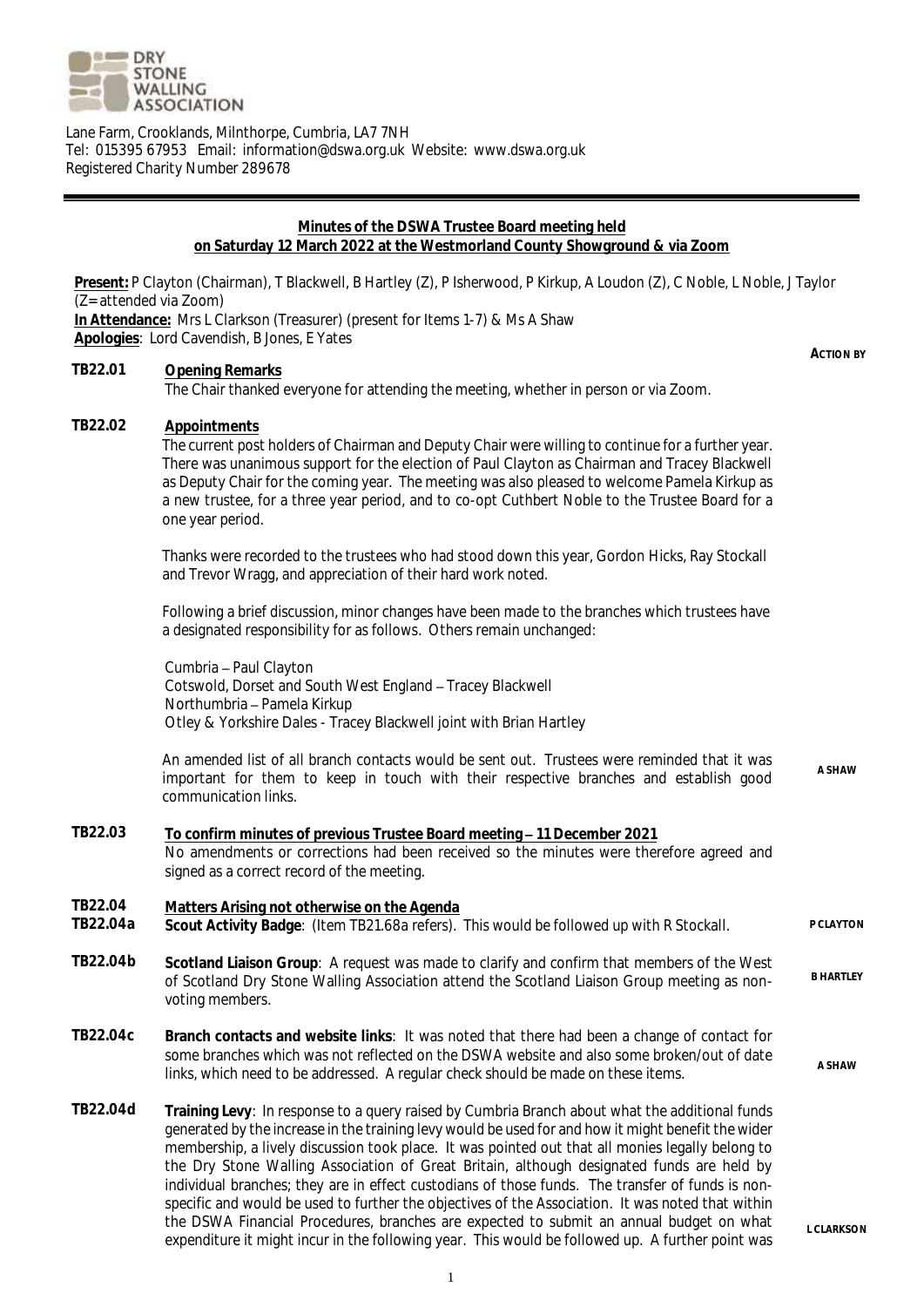made that the branches and wider membership were probably not aware that the costs of running the Association are not covered by subscriptions and much of the activity nationally is "subsidised" by the training and certification scheme activities. The meeting was reminded that overheads such as the office exist for the whole organisation. A suggestion was made that a short article could be included in the Waller & Dyker/newsletter to members highlight this situation, which was agreed.

**P CLAYTON/ A SHAW**

### **TB22.05 Correspondence**

DSWA had received an invitation for a representative to attend one of the Royal Garden parties with the suggestion that the person invited to the 2020 event, which was subsequently cancelled, might be approached. This was followed up and S Fielding from the Dorset Branch will be attending.

### **TB22.06 Financial Matters**

**TB22.06a Current Financial Figures**: These were circulated shortly ahead of the meeting and the following points noted.

- The day to day overheads of the Association should be covered by the organisation and not subsidised by income from training, etc as is the current situation.
- Savings have been made but there is a need to continue to look at ways of reducing costs.

|          | Analysis of the merchandise offered by DSWA is underway with a view to looking at stocking<br>levels and mark up rate applied to items.<br>National training courses are now booked on-line with payment being made at time of<br>booking which should reduce the instances of people cancelling a course place without having                                                                                                                                                                   | JTAYLOR/<br>P CLAYTON |
|----------|--------------------------------------------------------------------------------------------------------------------------------------------------------------------------------------------------------------------------------------------------------------------------------------------------------------------------------------------------------------------------------------------------------------------------------------------------------------------------------------------------|-----------------------|
|          | paid.<br>There is a need for the Association to establish an accurate budget/cash flow forecast and to<br>$\bullet$<br>stick to it. This would be set up for the new financial year in September.                                                                                                                                                                                                                                                                                                | <b>L CLARKSON</b>     |
|          | There is a need for the Treasurer to have access to the bank account information to eliminate<br>$\bullet$<br>the need to wait for the figures at the month end so that work can be spread more evenly                                                                                                                                                                                                                                                                                           | A SHAW                |
|          | throughout the month. This was being followed up.<br>It was hoped that information can be shared via Teams/SharePoint going forward so that<br>$\bullet$<br>Trustees have access to information on a regular basis.                                                                                                                                                                                                                                                                              | B HARTLEY/<br>A SHAW  |
| TB22.06b | National Minimum Wage: It was noted that the rate will increase from 1 April. In line with these<br>changes it was unanimously agreed that the hourly rate paid to H Robinson would be adjusted<br>accordingly, proposed by A Loudon and seconded by J Taylor. It was also noted that consideration<br>should also be given to other salary rates in order to maintain a pro-rata difference.                                                                                                    | A SHAW                |
| TB22.06c | Financial Services Compensation Scheme: Item TB21.57a refers and would be looked at by the<br>Finance committee.                                                                                                                                                                                                                                                                                                                                                                                 | <b>B HARTLEY</b>      |
| TB22.06d | DSWA Credit Card: An application process was ongoing to arrange for a business credit card.                                                                                                                                                                                                                                                                                                                                                                                                      | A SHAW                |
| TB22.07  | Training & Education Update<br>Despite a slightly slow start, bookings for the four-day courses at Crooklands are now moving<br>forward with booking for most of them and the first two, in March and April, fully booked.                                                                                                                                                                                                                                                                       |                       |
|          | There have been some enquiries about Level 3 training and this is being offered on the September<br>course. There is some work to be done on the training field as well as housekeeping activities for<br>the welfare unit.                                                                                                                                                                                                                                                                      | <b>L CLARKSON</b>     |
|          | External courses have been run for Abbeystead Estate and plans are underway for training to<br>trainees in the North Yorkshire Moors National Park. As part of the Pendle Hill Landscape project,<br>training and certification is being offered to volunteers.                                                                                                                                                                                                                                  |                       |
|          | The Rural Skills Hub is progressing very well and a number of events have taken place recently,<br>including a very successful experience day, hosted by DSWA Northumbria Branch for Young Green<br>Leaders in the Northumberland National Park. There are further opportunities for such events to<br>take place in England. Please contact the Rural Skills Hub Co-ordinator, Carrie House, on<br>info@ruralskillshub.org.uk if interested. Thanks were recorded to the Northumbria Branch for | ALL                   |

Thanks were recorded to L Clarkson for all the work she continues to do in the Training & Education Co-ordinator role, which is much appreciated.

hosting the day, which had been enjoyed by everyone involved.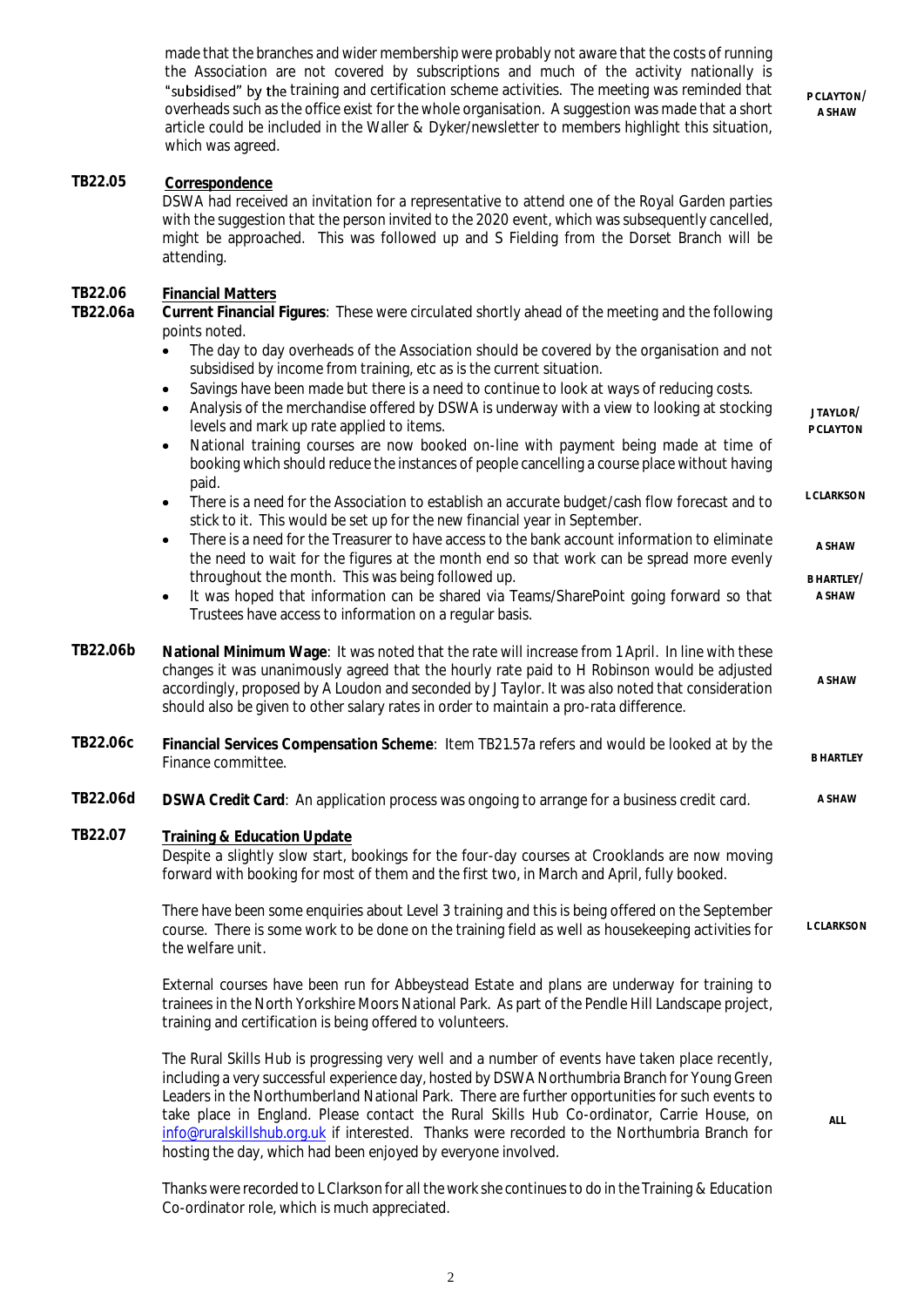# **TB22.08 Durham Legacy Update**

Further communication had taken place with regards the project outlined with the Stockton & Darlington Railway although matters had not moved forward in any significant way. A short, but lively discussion took place with regards the training being suggested for the project and whether a bursary type scheme for young wallers in the Durham area could be incorporated, which would not only enable walls to be built and repaired, as per the request in the legacy, but would form a lasting legacy going forward so there were people able to carry out work in the future. The Northumbria Branch made it clear that it does not consider the legacy money to be theirs, as was suggested at the meeting, but wishes to fulfil the wishes of the legacy - to be used for repair and building walls in County Durham. The Stockton & Darlington Railway project would fulfil this wish as well as being prestigious; 2025 will be the 200<sup>th</sup> anniversary of the first railway in the world to offer passenger and freight travel using steam traction.

It was agreed that P Clayton would contact the Stockton & Darlington Railway with a view to moving things forward in a meaningful way and would report back in due course.

## **TB22.09 Branch Updates from Trustees**

A second Zoom call with branch representatives had taken place in February as an informal meeting, which had, in general, been received favourably and was considered a useful opportunity for dialogue between branches and trustees, although some concerns had been expressed about the number of trustees attending. The notes from the meeting had been circulated. It was hoped that regular meetings would continue, the idea being for four a year, the next one in May/June. Branches would be invited to submit topics for discussion.

Other branch updates included:

- An increase in the bookings for training courses experienced by a number of branches.
- Ellwood Branch is planning activities to help fund two of its members travelling to a walling event in Italy.
- Northumbria hosts one day taster sessions which prove very popular. It has also been working with UTASS (Upper Teesdale Agricultural Support Services) offering training for its members.
- Cheshire Branch offers a gift card for courses, which other branches might consider if not already doing so.

#### **TB22.10 Governance Issues**

A suggestion had been made that wording in the complaints/grievance policies might need amending which would be looked at.

# **TB22.11 Staffing**

Work was progressing with the review of staff contracts and key responsibilities. The Chairman advised that he was hoping to establish regular meetings with staff and would try to fit in some visits to the office. **P CLAYTON/ A SHAW**

**TB22.12 DSWA 5-Year Plan/Business Plan** Ongoing. **P CLAYTON/**

# **TB22.13 DSWA Working Groups**

Currently there are working groups covering Finance, Marketing and Policies. A suggestion was made that members could be invited to help with some of this work if they had relevant skills and a request would be included in the Waller & Dyker.

# **TB22.14 Membership**

**TB22.14a Current Membership Figures**: Current membership figures were as follows: a total of 950 current members, including 718 open, 204 professional, 11 corporate and 13 junior/student/unemployed.

A suggestion was put forward as to whether a change in membership year start time would help members make payment rather than funds having to be paid in January. Further thought will be given to this idea.

# **TB22.15 Craft Skills Group**

Minutes from the recent meeting had been previously circulated. It was noted that the Examiner Standardisation weekend would be taking place from 8-10 April and booking details had been sent out. There are some changes to the format of the course, in line with IQA procedures from Lantra. Minor changes have also been made to the Craftsman Certification Scheme booklet and a reprint is underway.

**R STOCKALL**

**B HARTLEY/ T BLACKWELL**

**P CLAYTON/ A SHAW**